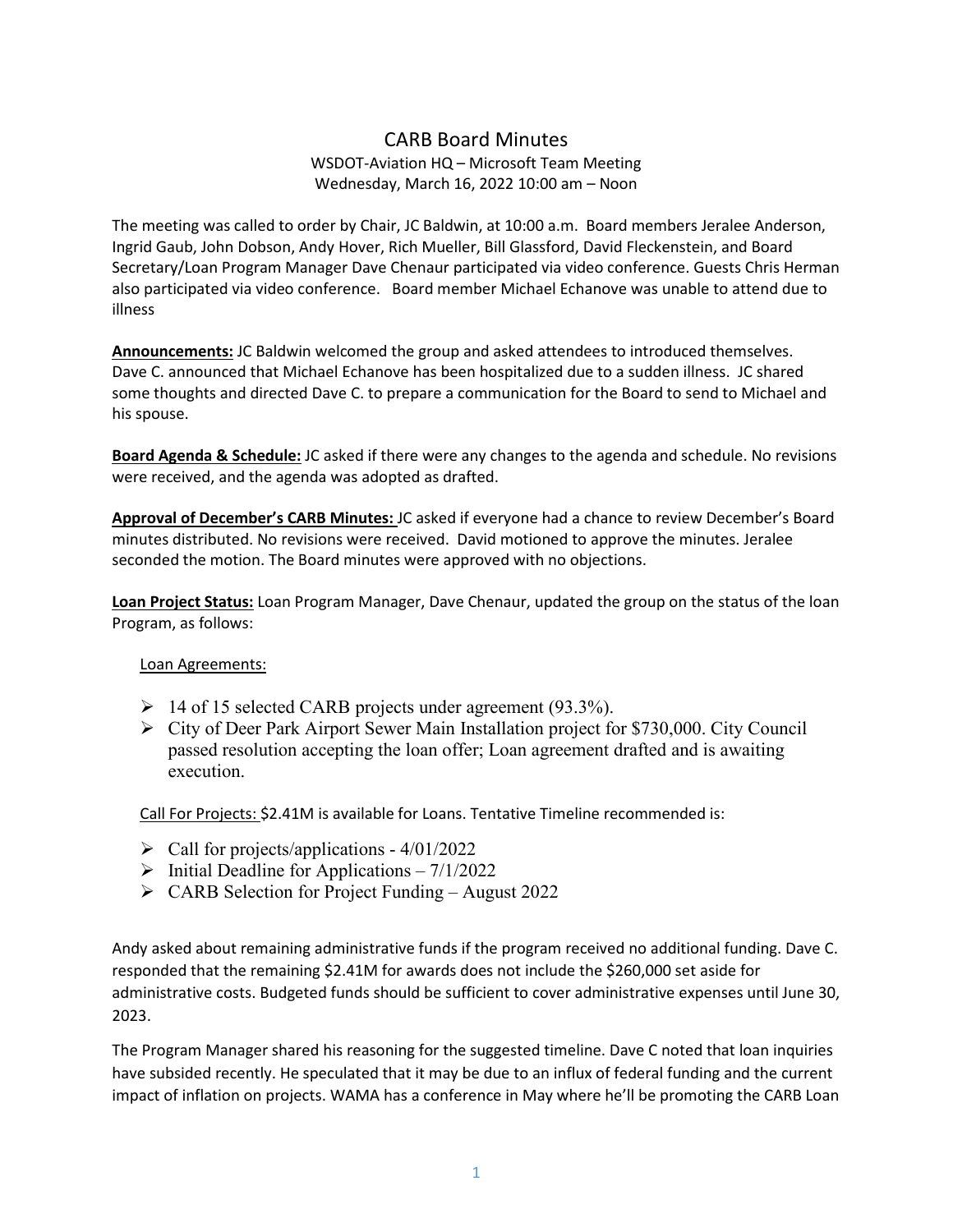program. This will allow conference attendees, who are our target audience, time to submit applications for consideration and believes this will improve the quality of projects submitted.

JC stated many target airports did not qualify for federal funds and felt that airports may still not be aware of the program. Dave C. shared his desire to develop a more robust marketing plan for the loan program, as well. JC agreed and suggested CARB would benefit from a social media presence. Dave C. concurred and mentioned efforts to enhance CARB's webpage had been delayed due to WSDOT revising their current website. She reminded the group about plans to also provide technical assistance to small airports with completing applications. Bill shared that CERB has a dedicated marketing person and will request her to mention CARB when working with communities. Dave C. responded he would appreciate the support.

Andy moved to accept the loan application timeline as recommended. Bill seconded. The motioned passed unanimously.

Project Construction**:** The Loan Program Manager proceeded to update the Board on the status of projects under contract with CARB/WSDOT:

- $\triangleright$  4 of last biennium's 11 projects have been completed
	- o Sequim Valley Airport UST Removal Project \$15,000
	- o Sequim Valley Airport Access Road and Fueling Area Repaving Project \$70,000
	- o Port of Port Angeles Utility Extension & Hangar Development Project \$750,000
	- o Port of Othello 10-unit Hangar Project \$450,000 (project photo shown)
- $\triangleright$  City of Chehalis Above-ground Fueling Facility Project \$750,000 The fuel project is approximately 45 days from completion. It was delayed during the last 6 months due to COVID, weather (snow and flooding), and supply chain issues. The electrical inspector was on-site last month, so they should be very close to being ready to receive fuel for the soak test. To date, \$696,446.27 in loan funds were drawn down; \$53,553.73 in remaining funding left to reimburse.
- Pierce County Hangar Door Replacement Project \$750,000 They're about 75% complete with the hangar door project. Due to damaged parts, there was a delay in the schedule. The project is currently back on track, and they expect the project to be complete by the end of March. They will be submitting a reimbursement request this week.
- Port of Bremerton Multipurpose Facility  $$750,000 -$ Construction is well underway.
	- o Demolition and Construction Started July 20, 2021
	- o Anticipated billing in May 2022 for \$750,000.
	- o Substantial Completion scheduled for August 19, 2022

Interesting side note. The new restaurant to be named "Amelia's Hangar Restaurant and Lounge.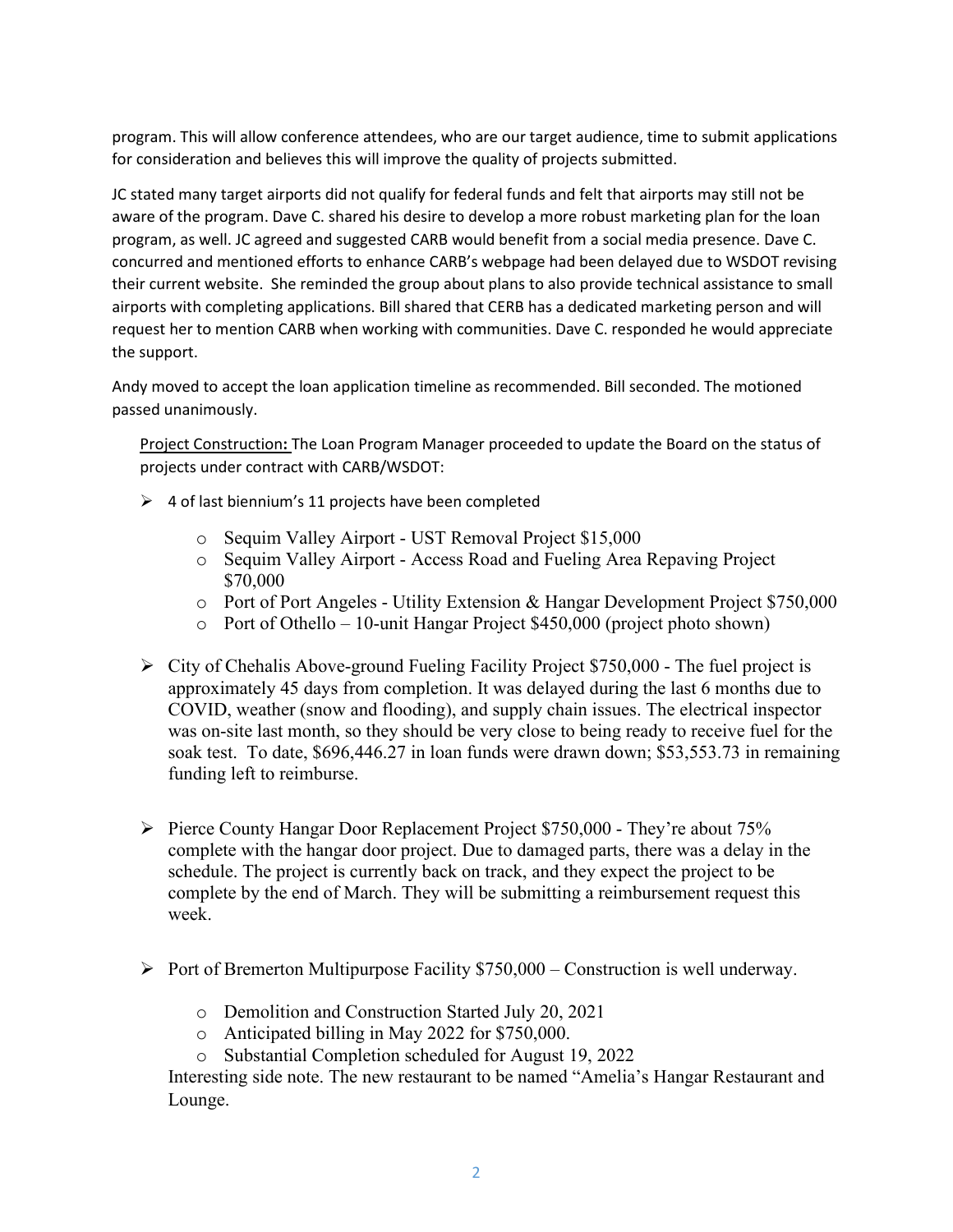- $\triangleright$  Kittitas County Hangar Utility Extension Project \$105,000 The utility extension project is on hold until the asphalt company continues operation in April. We will not see reimbursement requests until May or June on this project, when we expect the bulk of the expenses to be requested. To date, \$4208.00 in loan funds drawn down; \$100,792.00 in remaining funds.
- $\triangleright$  City of Chewelah Fueling Facility \$425,000 3 bids were received on April 9, 2021. Mascott Equipment Company was the low bidder at \$420,491.46. Mascott bid was determined to be responsive and awarded the contract. To date, \$12,692.00 in loan funds drawn; \$412,308.00 in remaining funding.
- $\triangleright$  City of Kelso Fuel Farm Improvements \$500,000 Project was grant 1-year delay to coordinate with FAA pavement project. The fuel tanks for the project are currently out for bid. They anticipate the fuel tanks will be installed and operational by late summer. The apron (FAA portion) of the project was delayed until next year, however, most of the project expense will be incurred this year. They already incurred eligible costs such as engineering and anticipate submitting their first reimbursement request in the next few months.
- $\triangleright$  City of Moses Lake Aviation Fueling Facility \$175,000 Loan was for a used/refurbished fuel system. This has been a "hot potato" project because project management has shifted several times. The Municipal Services Manager in charge of the project left shortly after the award. Due to the vacancy, the Public Works Director inherited the project but retired about 7 months later. The airport advisory committee became involved, and they wanted to explore the purchase of a new fuel system. Public Works created specifications and bid the fuel system. Bids for a new fuel system came back 100% higher than the loan award. I informed the PW Director they could apply for a larger loan or cancel the loan agreement if they could not move forward. The City Council met on September 28, 2021 to consider the bids. They decided to re-bid the project on November 4, 2021. The second IFB was estimated at \$325,000 and included two options: Option A included a 12,000 gal. used and refurbished tank; and Option B, a 6,000 gal. new tank. The bids were all rejected, and the procurement cancelled. During follow-up communications, the city has hired a new Municipal Services Director, David Bren. Rep. Tom Dent called and conveyed the city is still interested in completing the project and they needed more time for the new director to become familiar with the project. City is concerned there is insufficient funds to install equipment. Mr. Bren confirmed they are re-considering the original plan of acquiring the used tank and dispensing equipment from the helicopter business in Arlington and contacting Epic Fuels to confirm quote.

John asked how current was the information presented on Moses Lake. Dave C. responded the project status was updated yesterday (March 15th) after speaking with their new Municipal Services Director. John shared concerns on the project's progress. Dave C. provided a brief history of the project and suggested their Public Works office struggled with the project's specifications (new versus used) and the procurement process. Andy explained how to conduct a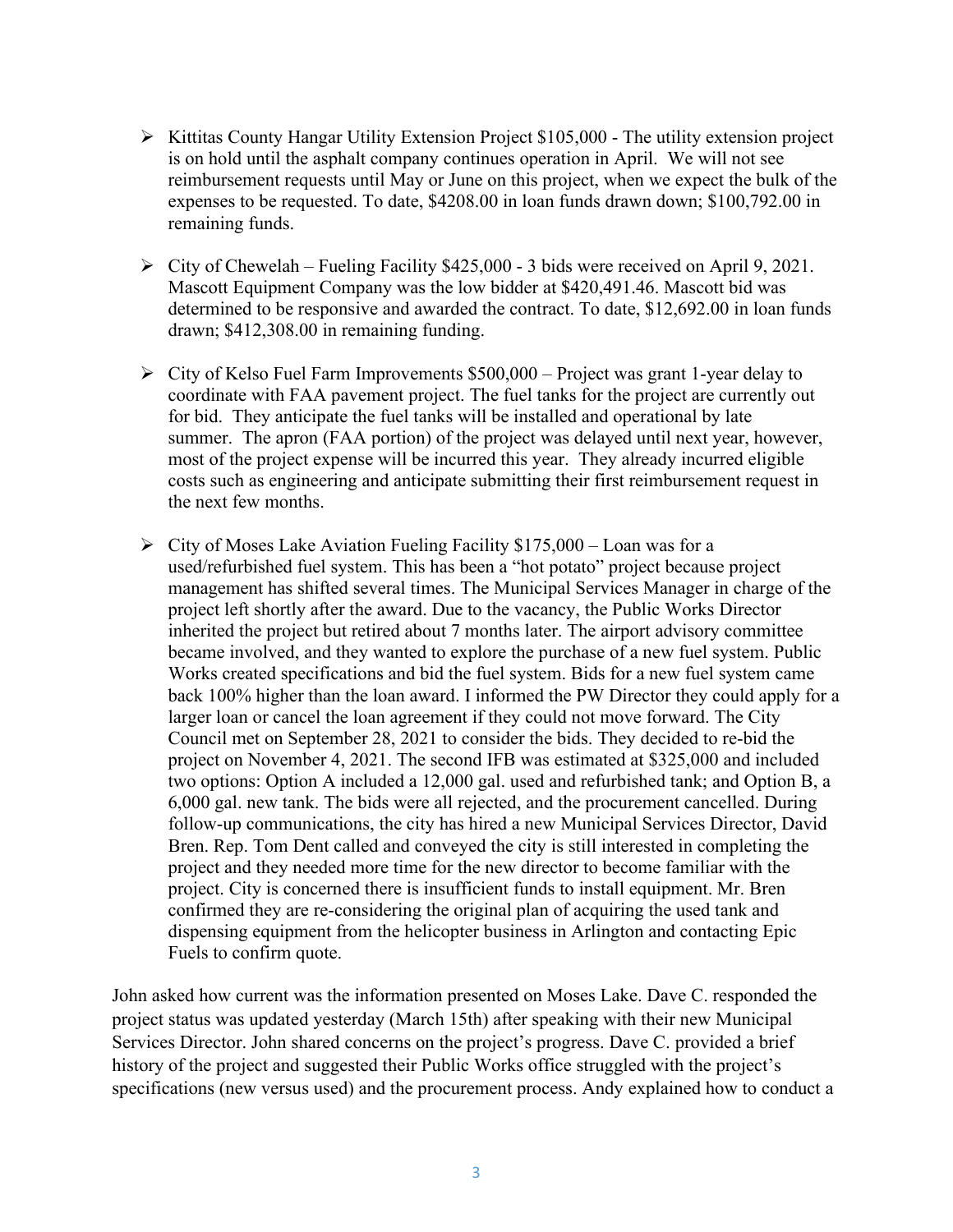procurement for used equipment. Ingrid agreed and suggested they may need technical assistance. David affirmed that Rep. Dent is aware the city, at some point, needs to proceed or decline the award.

The remaining awarded projects to begin this year:

- $\triangleright$  Kittitas County West Apron Taxilane Project \$100,000
- Auburn Municipal Airport T-Hangar Door Replacement Project \$750,000
- Port of Benton Existing Hangar Acquisition Project \$750,000
- City of Deer Park Airport Sewer Main Installation Project \$730,000

**Financial Summary:** The Program Manager provided the Board a financial summary of the program. Current Revolving Loan Account balance is \$7,732,819.46. Expenses to date is \$2,340,895.33. Administrative costs equaled \$342,815.75 consisting mostly of the Program Manager's salary. Loan disbursements totaled \$1,998,078.58. Program Revenue totaled \$73,714.79; \$54,323.79 in loan repayments and \$20,391 in fund 22L investment revenue. Loan repayments were comprised of \$36,791.93 for return of principal and \$17,531.86 in loan interest. Total program income equaled \$37,922.86.

Program Manager confirmed program revenue is returned to the revolving loan account but will not be available for award until July 1, 2023 due to spending authority requirement.

**CARB Program Audit:** The Program Manager informed the Board that WSDOT is being audited by the SAO and the CARB Loan Program was selected for review. Dave C. has already attended the entrance interview and supplied program documentation including Board Bylaws, Program Procedures Manual, Board agendas and minutes, loan summaries, agreements, invoices, and related documents. Audit Scope is to ensure the Board and loan recipient was eligible to:

- $\triangleright$  CARB Formed and Conducted per RCW
- $\triangleright$  Receive the loan
- $\triangleright$  Terms of the loan agreement in compliance with RCWs and WSDOT Policy
- $\triangleright$  Applications included the required support
- $\triangleright$  Loan agreements were fully executed
- $\triangleright$  Loan reimbursement requests were adequately reviewed and approved
- $\triangleright$  Loan repayments were made according to the loan agreement and deposited into the public use general aviation airport loan revolving account (RCW 47.68.470)

John asked if CARB was responsible for the SAO audit expenses. Dave C. replied CARB is not being charged for audit costs. WSDOT is absorbing the total audit expense. Bill asked if the audit report will be available by the next meeting? Dave C. responded that the audit can be a lengthy process and that the final report may not be available by the next meeting. Upon receiving the final audit report, it will be shared to the Board at the subsequent meeting.

David F. informed the Board that he had asked for the audit a couple of years ago to perform a "conditions check" on the program to identify any deficiencies. So far, it appears enhancements to the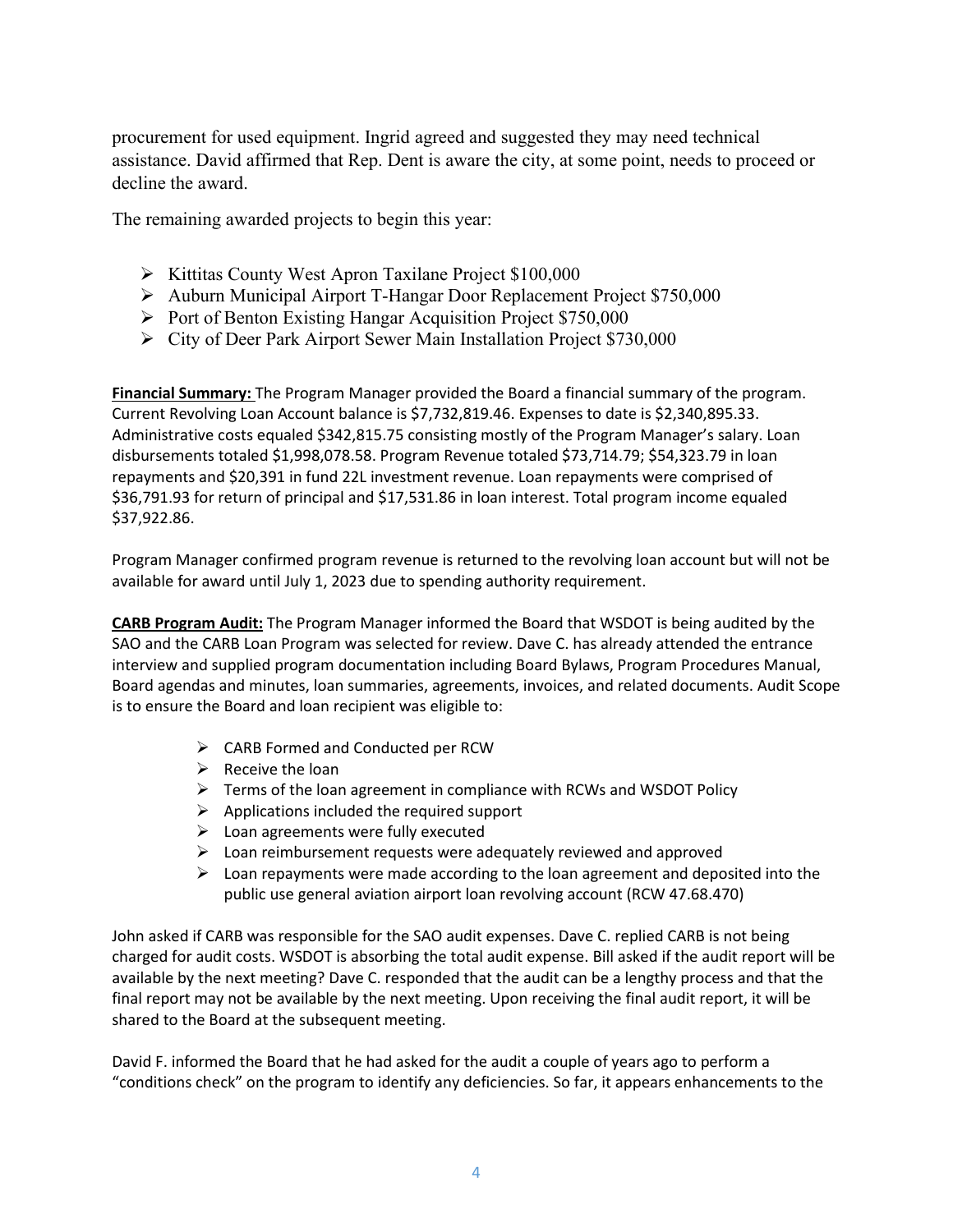Board's compliance with the Open Public Meetings Act (OPMA) will be necessary. The Board can expect some program action to address this area.

**Legislation:** Member and Aviation Director, David Fleckenstein, updated the Board on the status of legislation affecting aviation for the 2021 legislative session that was just completed.

David highlighted the Supplemental Budget (SB 5974 & SSB 5975) that provided for an increase on aircraft fuel tax to \$0.18 per gallon. This is an increase of \$0.07 per gallon. The additional tax revenue will become effective on July 1, 2022 with the funds deposited to the Aeronautics Account. The majority of the funds Is expected to be used to expand the AIP grant program to NPIAS and non-NPIAS airports. It has yet to be determined if the funds can be used for other activities.

Move Ahead Washington (ESSB 5689) provides for two objectives, 1) It establishes a new Sustainable Aviation Grant Program and, 2) initiates preliminary activities ("conditions-setting") to prepare for adoption of emerging sustainable technologies. An example of funding is to help airports transition to more sustainable activities such as electrification of airport operations including EV charging. Both WSDOT-Aviation and the Dept. of Commerce is funded with \$5M and are tasked with annually providing a list of projects to the legislature for funding. Aviation is initially funded with \$10k to establish and administer the Sustainable Aviation Grant program this biennium.

Two other bills of interest to aviation discussed:

- Aerial Imaging Technology (ESHB 1629) combines statewide efforts for procurement of aerial imagery equipment to realize some cost savings; and
- $\triangleright$  Office of Renewable Fuels Hydrogen (SSB 5910) creates an Office of Renewable Fuels within the Dept. of Commerce to accelerate the availability and use of renewable hydrogen in Washington state. This is especially relevant to large, legacy aircraft with a long lifecycle, transition to more sustainable fuel.

Chris Herman confirmed that all bills discussed passed this session. He commented that some of the legislation contained ambiguous language that will need to be clarified. (WPPA) are still trying to interpret and implement sections of the legislation. Overall, good progress for aviation funding.

In reference to renewable fuels, John reported WSDOT Secretary, Rich Millar, commented that aviation accounts for 20% of Washington state's transportation greenhouse gases, and 9.5% of the entire state's greenhouse gases. Jeralee asked if there was interest in learning more about the sustainable aviation field. Her husband is a chemist working on Boeing's SAF program and would be happy to give a presentation to the group. JC Baldwin responded affirmatively. David F. also was interested in behalf of another related committee.

Dave C. noted SB 5974 relies on a \$57M funds transfer from the Public Works Account. The Public Works Account has been the source for CARB funds the last two biennium. He expressed concerns that funding source may not be available again in 2023. Jeralee confirmed and relayed the PWB Chair's comment that they were "happier" with the \$57M transfer than the \$100M transfer originally proposed. While considered a "win", they shared disappointment with repeated transfers from the Public Works Account. David F. shared that Rep. Dent was considering an alternate source of funding for CARB